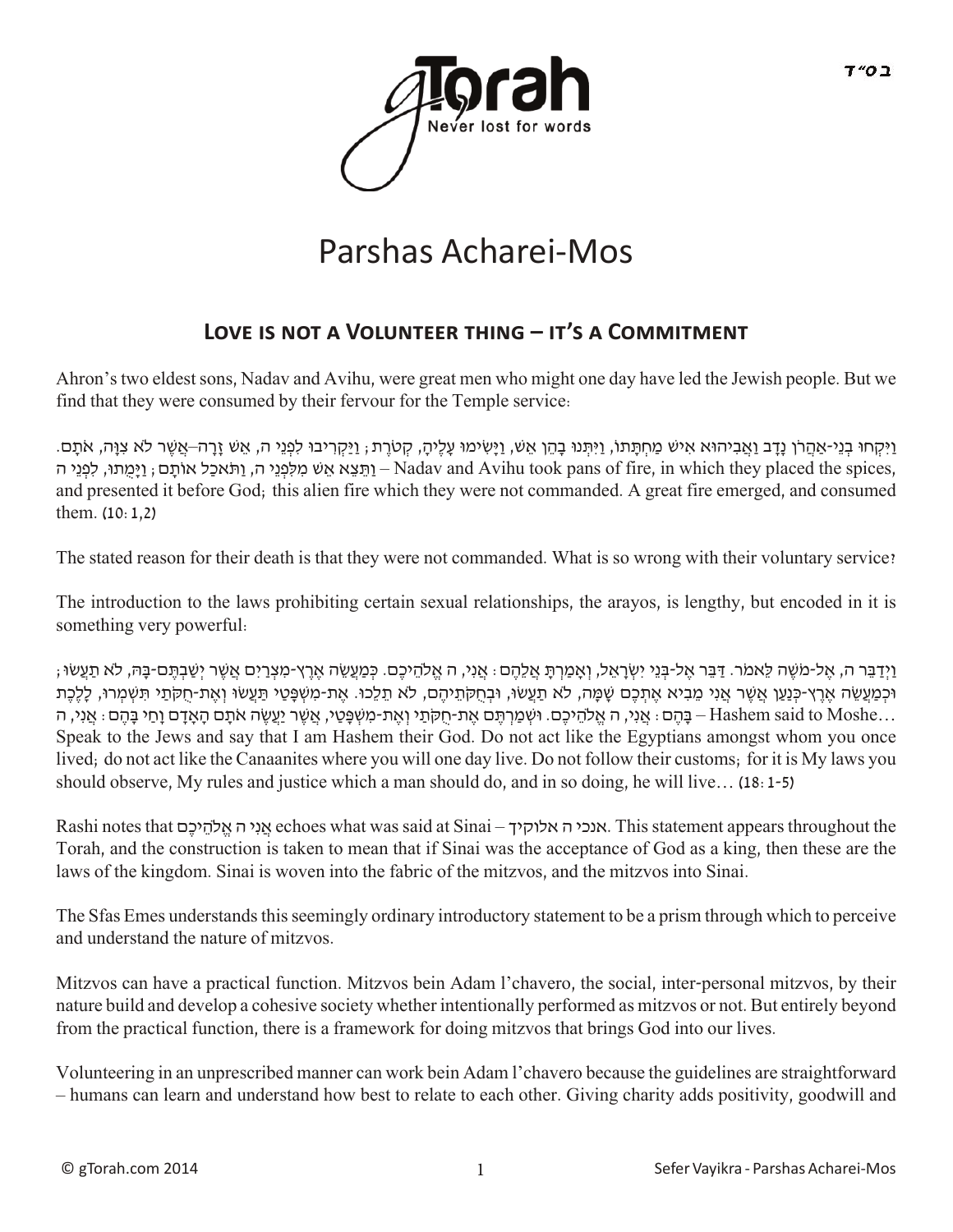brotherhood to the world, whether intended as the mitzva of tzedaka or not. But when it comes to the divine, volunteering can be very dangerous and destructive. An extreme example is the story of Lot and his daughters – the best intentions can twist and warp something beautiful into something gruesome.

A superficial analogy; imagine a newlywed man whose wife's birthday approaches. He desires to give her an extravagant bouquet of flowers to show her a glimmer how special and important she is to him. Her favourite flowers are white tulips, which was why she had chosen them for their wedding. On her birthday, he surprises her with an ornate arrangement of red roses. How she responds is irrelevant, although parenthetically, one would hope she may appreciate them. The salient point is that although he certainly means well; and they may be beautiful; and they may express his feelings better; but a relationship is inherently mutual, and the type flower that she likes best is not a secret.

This may be the reason the lesson is taught by the laws of forbidden relationships – love and passion may seem so real, that they gloss over a fatal flaw. We cannot do what we feel like when we feel like – this is the ultimate form of narcissism and self-worship. Love is not a volunteer thing; it is a commitment. We are beseeched to not be like everyone else; we have very specific duties and instructions. An employee will work rain or shine; a volunteer can simply quit and it doesn't matter!

The stated reason that Nadav and Avihu died takes on a very literal meaning in this context:

אַשׁ זַרָה אֲשֶר לֹא צִוָּה אֹתָם– Alien fire they were not commanded...

The Torah allows people to volunteer sacrifices in the name of different things, but their type and class of offering was not one of them. This represents something foreign, sinister, and  $\eta$ יַרָה – alien.

We cannot presume to know the workings of the metaphysical. Hashem is beyond our existence, and beyond our understanding; we cannot unilaterally reach out. But through the Torah, mitzvos and Halacha, we can earn the gift of a relationship with the Creator. All we know, and all we can know, about God, is what He tells us, because once, He reached in; so everything must fit into that framework. It is delusional to think that we can make God happy; we cannot change Him in any way. The small wisp of insight into how to relate to God is through Torah – literally, "The Instructions".

The way to engage and develop the relationship for all it can be, is ם ֶה ָבּ י ַחָו – to live a life committed to and imbued with Torah, being shining ambassadors and representatives of God in this world.

When people depart from interactions with you, is that what goes through their minds?

## **SANCTITY OF LIFE**

When God created the universe, the life it contained was not equally instructed. The amphibians and birds were told:

fruitful – וַיִּבְרָךְ אֹתָם אֱלֹהִים, לֵאמֹר: פְּרוּ וּרְבוּ, וּמִלְאוּ אֶת-הַמַּיִם בַּיַּמִּים, וְהַעוֹף, יִרֶב בַּאַרֶץ – God blessed them saying, "Be fruitful and multiply; fill the waters of the seas, and multiply the land". (1:22)

In contrast, mankind was told: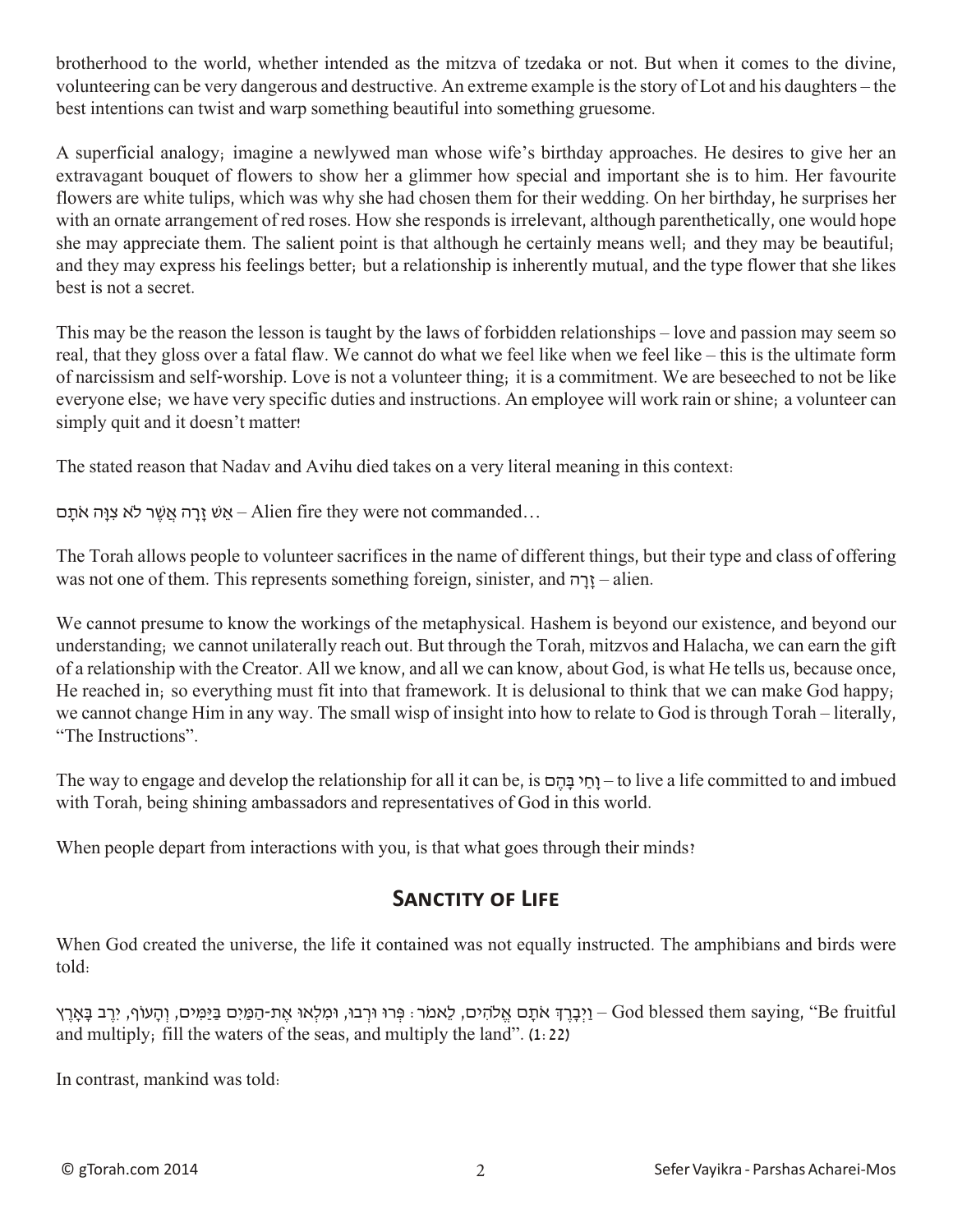יִבָּרֶךְ אֹתָם, אֱלֹהִים, אֲלֹהָים פְּרוּ וּרְבוּ וּמִלְאוּ אֶת-הָאֲרֶץ, וְכִבְשָׁה –God blessed them; and God said to them to be fruitful and multiply; fill the land and conquer it… (1:28)

The Netziv points out that while both are blessed to be populous, man had a personal instruction –  $\epsilon$ ו $\epsilon$ אמר להם was said to them directly, and not just about them.

Rav Hirsch notes that nature serves God by its intrinsic existence. It cannot be otherwise because there is no deviation in how it relates to God. Mankind however, is spoken to, and must choose to listen. Free will is the צלם אלוקים that distinguishes humanity from other creatures. Allowing instinct and nature to run wild is to surrender to the animal within; the charge is to subjugate it and listen to God's instruction.

The Netziv explains that the animal instinct within us must be channeled a particular way, as evidenced by the origin of humanity:

יִיצֶר יְהוָה אֱלֹהִים אֶת-הַאֲדָם, עָפָר מִן-הַאֲדַמַה, וַיִּפַּח בְּאֲפִּיו, נִשְׁמַת חַיִּים וָיִהִי הַאֲדָם, לְנֵפֶּשׁ חַיַּה [מִי dust of the earth, and breathed into him a living soul, and the man became alive (2:7)

Animals are simply called הַגְּפָּט חַיַּה – they are living things. But mankind is made of more – a balance of mundane matter, pumped with soul. It is with this equilibrium that man becomes truly alive. The word הָיּ ַח means alive, but it also means happy. The happiness is found in the balance. This is the choice on offer –  $\gamma$ יאמֵר לַהֵם.

This is reflected in their respective developments too; a newborn calf can stand not long after birth, and while it will get bigger, it is born as it will always be; whereas humans are born helpless, defenceless, and pretty useless for a relatively large part of their lives. Clearly, mankind are intended for greater aspirations than cattle.

The Torah is intended as instructions on how to live. The Gemara teaches that  $\Box$ וח $\Box$  – in most circumstances it is better to violate the Torah and live than die for its sake, with the exception of three cardinal sins: idolatry, murder, and consummating forbidden relationships. Bizarrely then, the location of the principle וחי בּהם is exactly where it doesn't apply, in the opening portion of forbidden relationships:

ּכְּמַעֲשֶׂה אֲרֵץ-מִצְרַיִם אֲשֶׁר יִשַּׁבְתֵּם-בָּה, לֹא תַעֲשׂוּ; וּכְמַעֲשֶׂה אֶרֵץ-כְּנַעַן אֲשֶׁר אֲנִי מֶבְיא אֶתִכֶם שַׁמַּה, לֹא תַעֲשוּ, וּבְחִקֹּתֵיהֶם, לֹא ּתֵלֶכוּ. אֶת-מִשְׁפָּטֵי תַּעֲשׂוּ וְאֶת-חִקֹּתַי תִּשְׁמְרוּ, לַלֶכֶת בָּהֶם : אֲנִי, יְהוַה אֱלֹהֶיכֶם. וּשְׁמַרְתֵּם אֶת-חִקֹּתַי וְאֶת-מִשְׁפָּטֵי, אֲשֶׁר יַעֲשֶׂה אֹתַם האדם וחי בּהם אני, יהוה – As Egypt did when you lived among them; do not do. And as Canaan do, when I bring you there, do not do; do not follow their ordinances. It is My law that you should do, and My ordinance that you should observe, and follow its ways; I am The Lord. Guard My law and ordinance, that you will do them, and live by them; I am The Lord.  $(18:3-5)$ 

Literally anywhere else in the entire Torah would be appropriate to teach ם ֶה ָבּ י ַחָו. Why does it appear here with respect to the section of forbidden relationships?

Arguably, it makes the most sense to include it by its exception – it serves to prove the rule itself. God grants life – but life isn't everything. What matters is the way the life is lived. The three exceptions contradict the essence of life.

The section ם ֶה ָבּ י ַחָו is said of is not entirely limited forbidden relationships. Apart from incest, the end of the laws address homosexuality, bestiality, and sacrificing children to Molech, a form of idol worship.

They are not an acceptable way of life. All are squandering and snuffing out potential life for transient and